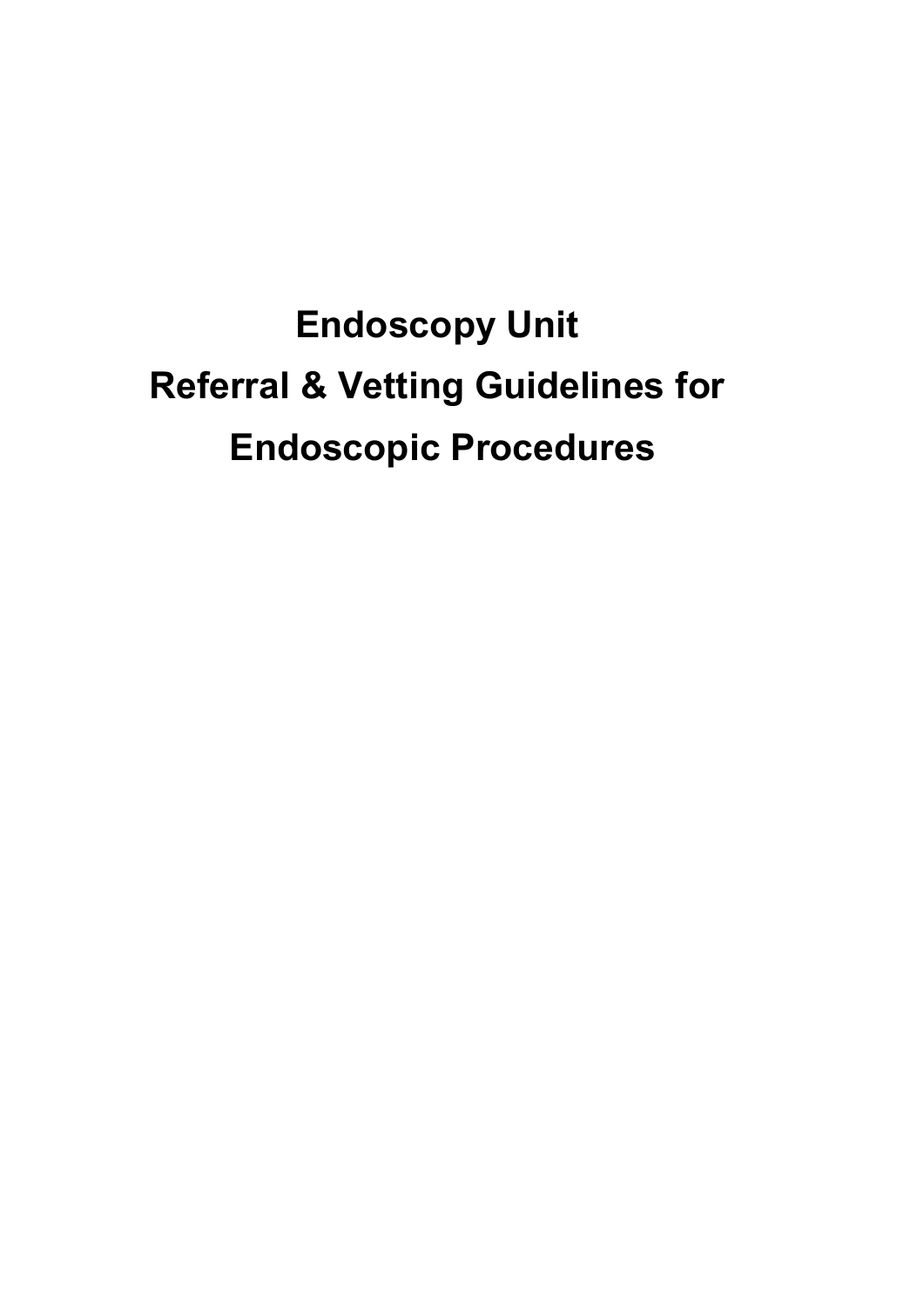#### 1. New referrals

#### Inpatient referrals

- All inpatient referrals are to be made on the electronic Endoscopy request form and sent to the Endoscopy Scheduling team. All Bronchoscopy, ERCP, and complex Endoscopy Procedures must first be discussed and agreed, with an Endoscopy Consultant prior to booking. There needs to be evidence of that discussion.
- Please note the patient selection criteria for each procedure (Appendix 1)
- All inpatient referrals are graded by a Consultant Gastroenterologist before booking unless requested by a Consultant Gastroenterologist, Upper GI or Colorectal surgeon
- Requests for urgent in- patient Gastroscopy must be discussed with an Endoscopy Consultant or Endoscopy Sister or Deputy on the day the procedure is required – please see the Upper GI Bleed protocol for further information

#### Outpatient referrals

- Direct access requests for OGD can be accepted only from the NWS CCG RSS (North West Surrey Clinical Commissioning Group Referral Support Service) where they are clinically triaged according to agreed protocols. These OGDs can be booked directly by the booking team with urgency as indicated on the form with no further clinical triage.
- All other GP requests for Endoscopy are scanned to the Referral Tracker System and will be reviewed daily by the consultant who will authorise the appropriate referral pathway.
- Referrals from clinic should be made on the Endoscopy Request form including indications, co-morbidities (and NPSA for bowel preparation for colonoscopy for patients over 60 or patients with a relevant clinical history).
- Endoscopy procedures should only be booked where results will have a significant impact on patient management.
- Colonoscopy patients may only be booked if the patient is able to comfortably tolerate full bowel preparation and mobilise from supine to lateral during the procedure.
- All referrals will be vetted for appropriateness against the BSG referral guidelines, on a daily basis, by Endoscopy Staff, before appointments are booked. Incomplete forms or inappropriate referrals will be returned to the requesting team.

#### 2. Surveillance patients

 All surveillance patients are clinically and administratively vetted to make sure that the repeat procedure is still required and that the indications meet the BSG guidelines on surveillance for high risk groups and the Adenoma follow up protocol. The Scheduling Team vet the administrative side of the referral. A specialist Doctor or Nurse will lead on any clinical issues and may contact the patient for relevant up-date information.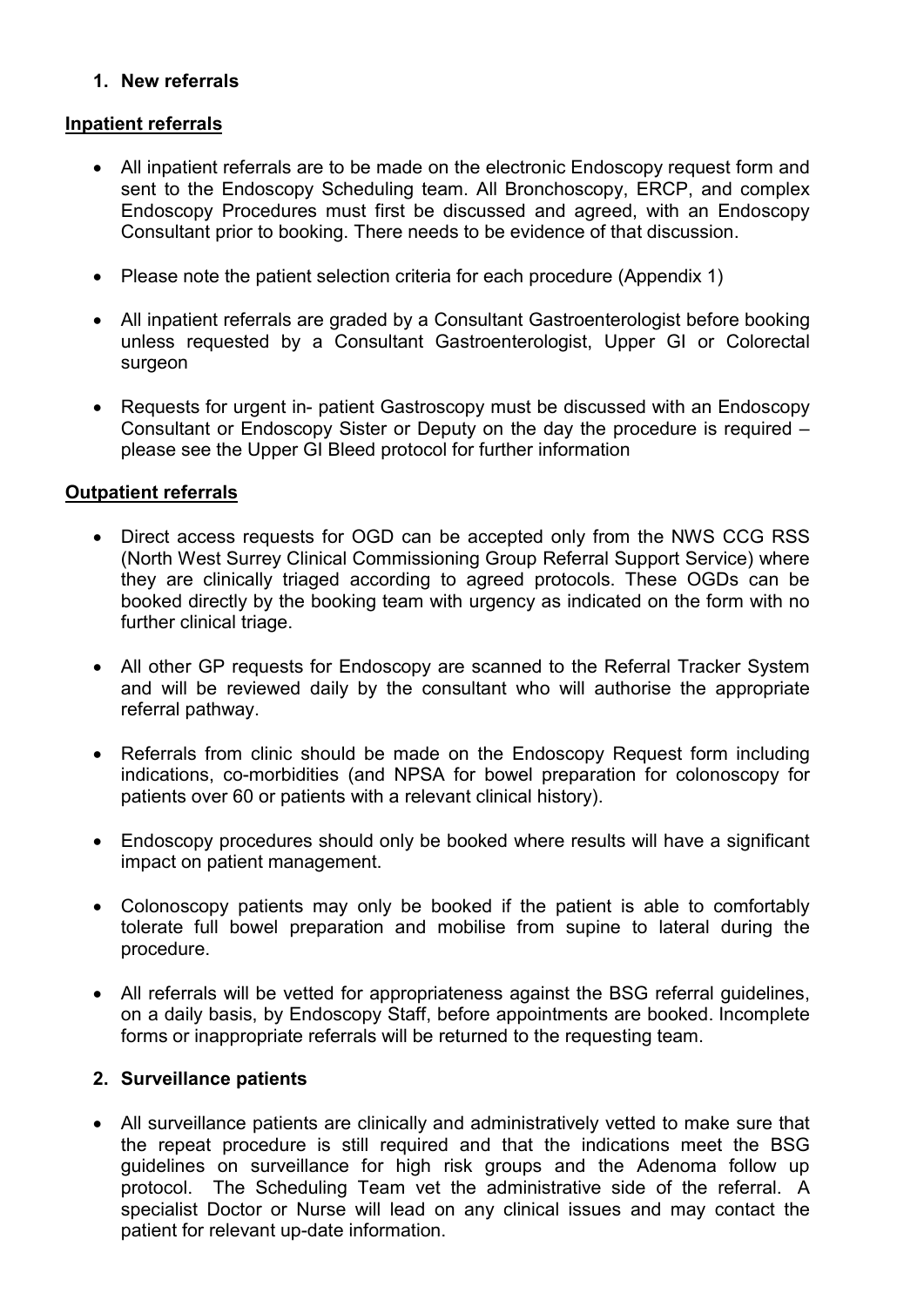# Appendix 1 - Endoscopy Unit policy regarding patient selection criteria

#### 1.1 Indications for Diagnostic Gastroscopy:

- Iron Deficiency Anaemia
- Unexplained and persistent new dyspepsia aged 55 years and older
- Chronic upper-gastrointestinal bleeding
- Progressive unintentional weight loss
- Dysphagia
- Persistent vomiting
- Assessment of abnormalities found on Barium or CT contrast studies
- Dyspepsia at any age with one or more anaemia, malaena, weight loss, vomiting, upper abdominal mass or no response to PPI
- Assessment of possible non oesophageal manifestation of reflux oesophagitis

#### Other indications include:

- Acute upper GI bleeding (haematemesis, melaena or haematochezia with haemodynamic compromise)
- Odynophagia, when inflammation or infection is clinically suspected, especially if oesophagitis from Candida, cytomegalovirus, or herpes simplex virus is likely
- Surveillance endoscopy for known pre-malignant conditions, such as Barrett's oesophagus
- Targeted biopsies for coeliac disease follow-up
- Suspected gastric outlet obstruction
- Detection of varices in chronic liver disease
- Variceal banding and Sclerotherapy

# 1.2 The Following Alone Are NOT Indications for Gastroscopy:

- **Atypical chest pain**
- **Normocytic anaemia**
- Abdominal pain of unknown aetiology
- **Endoscopic screening of heartburn patients**
- Uncomplicated cases of duodenal ulcer demonstrated by upper GI series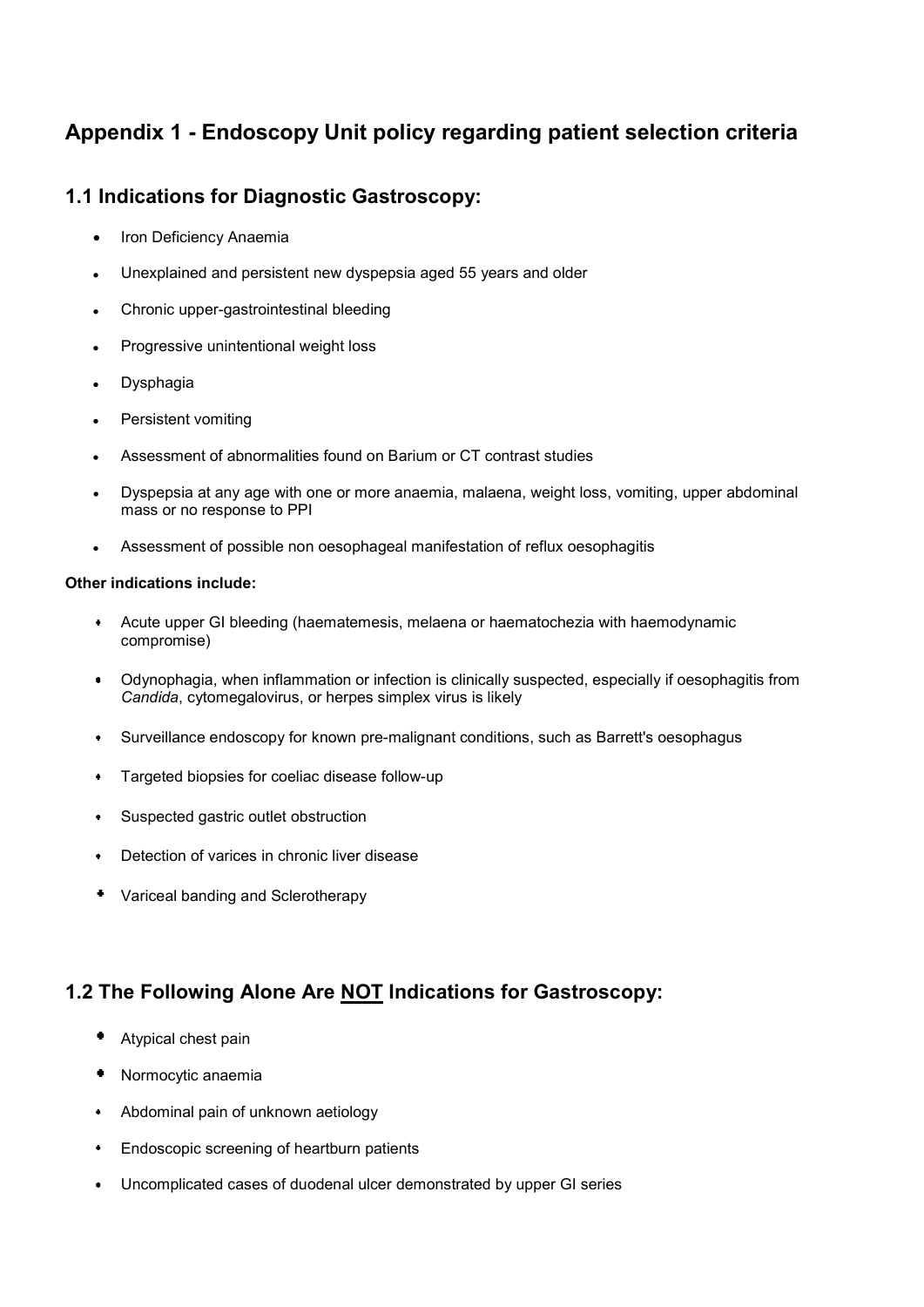# 1.3 Indications for Therapeutic Gastroscopy:

- Sclerotherapy of bleeding oesophageal varices
- Management of upper GI bleeding using electrocautery etc
- APC ablation of oesophageal cancer
- Endoscopic placement of gastro-oesophageal stents
- Placement of PEG/PEJ tubes
- Dilatation of oesophageal strictures
- Polypectomy
- **Food bolus removal from oesophagus**

#### 1.4 Absolute Contra-Indications for Diagnostic Gastroscopy:

- Hypoxaemia with respiratory distress
- **Cardiogenic or septicaemic shock**
- Uncontrolled hypertension
- Patient refusal
- Oro-pharyngeal disease restricting intubation

# 1.5 Relative Contra-Indications for Diagnostic Gastroscopy:

- Acute myocardial infarction (in most cases elective Gastroscopy should be delayed for 6 weeks)
- Massive upper GI bleeding with hypotension where emergency surgery is clearly appropriate (OGD may needlessly delay surgery and visualization is often obscured by copious amounts of blood).
- Non-correctable coagulopathy
- Severe coronary artery disease
- Recent upper GI tract surgery where anastomotic sites may still be "fresh"
- (Possible) Zenker's diverticulum pharyngeal pouch
- Outcome unlikely to change management
- **Frail patients with significant co-morbidities, ASA score 3 or above**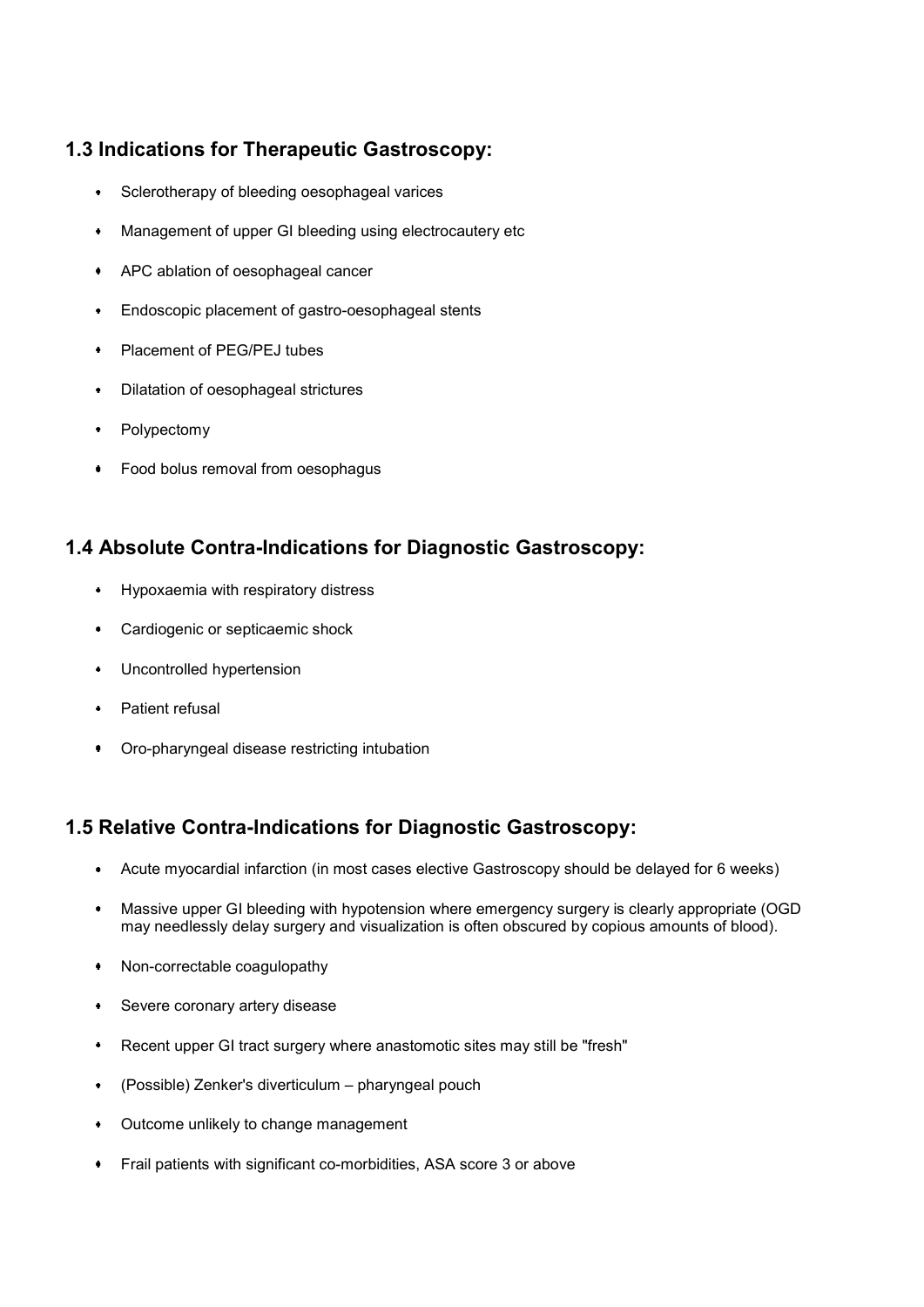# 1.6 Auditable Outcomes for Gastroscopy

- Success of intubation
- Midazolam dosage
- Report quality S-C junction, scope identity, etc
- Duodenal intubation
- Rate of re bleeding
- Repeat endoscopy for gastric ulcers within 12 weeks (100%). Gastric ulcer defined by break in gastric mucosa >5mm in diameter and beyond sub mucosa. If repeat endoscopy not indicated (because of age+/- co-morbidity) this should be recorded in the patient file.
- At least 8 biopsies are taken from lesions where upper GI malignancy is being confirmed or excluded
- Minimum 4 biopsies/2cm for Barrett's oesophagus surveillance
- Distal duodenal biopsies for suspected coeliac disease
- Appropriate use of drugs PPI's for ulcers, terlipressin for varices, etc
- Spontaneous bacterial peritonitis in patients with variceal bleeding

# 1.7 Indications for Oesophageal Dilatation:

Treatment of symptomatic oesophageal obstruction due to:

- Reflux-induced strictures
- Malignancy
- Achalasia
- Iatrogenic: anastomotic; sclerotherapy; radiation
- Webs
- Corrosive-induced strictures

# 1.8 Absolute Contra-Indications for Oesophageal Dilatation:

- **Active perforation**
- Patient refusal

#### 1.9 Relative Contra-Indications for Oesophageal Dilatation:

- Recent healed perforation
- **Large thoracic aneurysm**
- **Severe cardio-respiratory disease**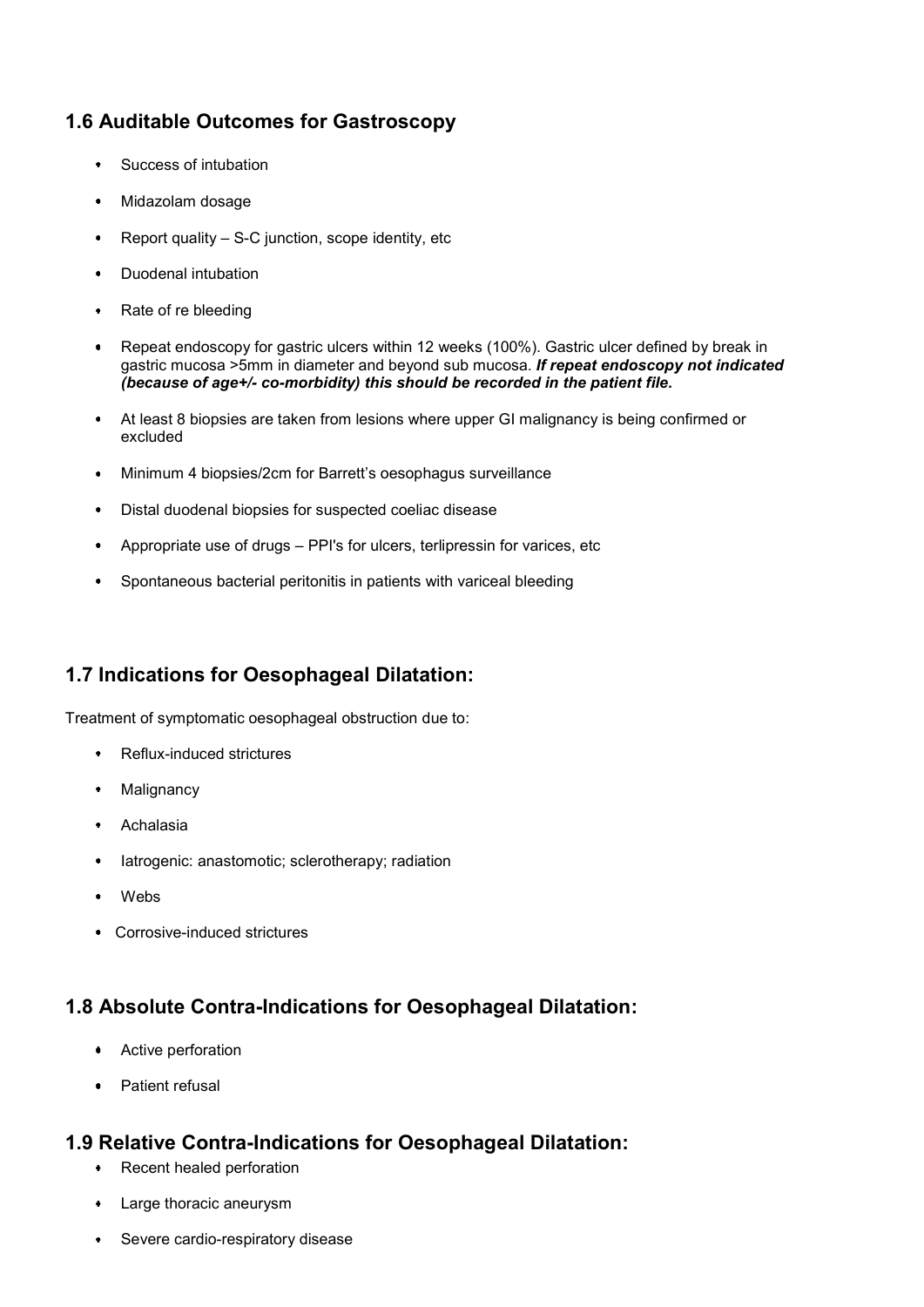# 1.10 Auditable Outcomes for Oesophageal Dilatation:

- Effective relief of dysphagia by correct positioning of self expanding metal stents in greater than 90% of patients
- **Perforation rates following dilatation of:**

Benign stricture <1:100

Malignant stricture <1.20

Achalasia <1:20

Gastric outlet obstruction <1:20

- Infection rates
- 30-day mortality

#### 1.11 Indications for Percutaneous Endoscopic Gastrostomy (PEG) Insertion:

- Severe acute/sub-acute swallowing problems, which are potentially reversible
- Cerebro vascular accident
- **Head and neck cancers excluding oropharyngeal lesions**
- Chronic, increasingly severe swallowing problems where life expectancy is reasonable e.g. chronic neurodegenerative disorders

#### 1.12 Contra-Indications for PEG Insertion:

- The presence of acute illness, particularly chest problems
- Advanced dementia causing the swallowing problems
- Any terminal/pre-terminal condition where the life expectancy is short
- Oro-pharyngeal cancers
- Patient refusal

# 1.13 Relative Contra-Indications for PEG Insertion:

- **Previous gastric surgery**
- Any upper mid-line/left para-median scar
- Chest deformity/scoliosis
- Large hiatus hernia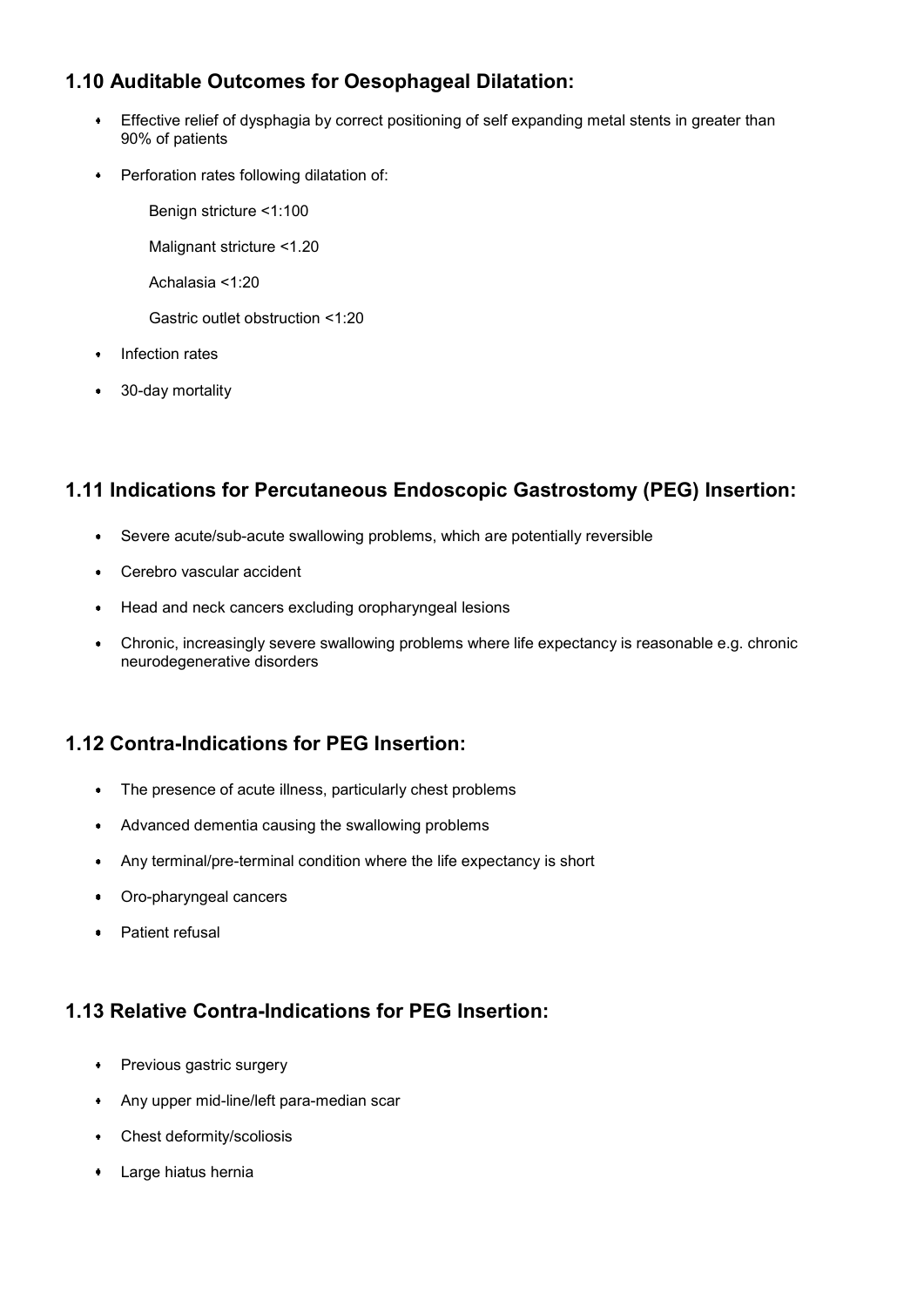# 1.14 Other Important Issues for PEG Insertion:

- Informed consent from the patient or informed consent from relatives/carers is essential.
- An assessment of the tolerance, by the patient, not only of the procedure but also of coping with the presence of a PEG is essential.
- Remember that not everyone who has major swallowing problems needs or can cope with a PEG a decision regarding this procedure has to be individualised. A PEG multi-disciplinary team reviews all PEG requests.

# 1.15 Auditable Outcomes for PEG Insertion:

- Use of analgesia
- Infection requiring antibiotics
- **Peritonitis**
- Bleeding
- 30-day mortality

#### 1.16 Indications for ERCP:

#### Consultants carrying out ERCP's or making decisions on patients undergoing ERCP should be part of the HPB MDT structure.

#### A. Patient s having gall bladder stones on Ultrasound / CT Scan / MRI

- **P** Patient with CBD stones detected on Ultrasound, MRCP and CT Scan.
- Dilated bile duct with obstructive LFT's
- Non-dilated bile duct with worsening obstructive LFT's ( To be discussed with ERCP Consultant before placing on the list)
- **P** Patients with gallstone pancreatitis with worsening obstructive LFT's ( Confirm patient has no cardio-respiratory compromise, discuss with ERCP Consultant before placing patient on the list)
- Old/Frail patient with one attack of gallstone pancreatitis, who is not fit for cholecystectomy and needs sphincterectomy. ( Discuss with the ERCP consultant before placing the patient on the list)
- Patient with previously diagnosed CBD stones with pigtail catheter in CBD awaiting CBD clearance.
- Patient with post cholecystectomy biliary leak or suspected bile duct injury ( Discuss with ERCP Consultant)

#### B. Patient's with Jaundice without gallstones

- Obstructive LFT's plus dilated common hepatic duct or common bile on ultrasound plus CT scan (CT scan has to be carried out before ERCP)
- Obstructive LFT's plus dilated intra hepatic ducts with non-dilated CBD/CHD (hilar obstruction). Please discuss with the ERCP Consultant as may not be suitable for ERCP but PTC)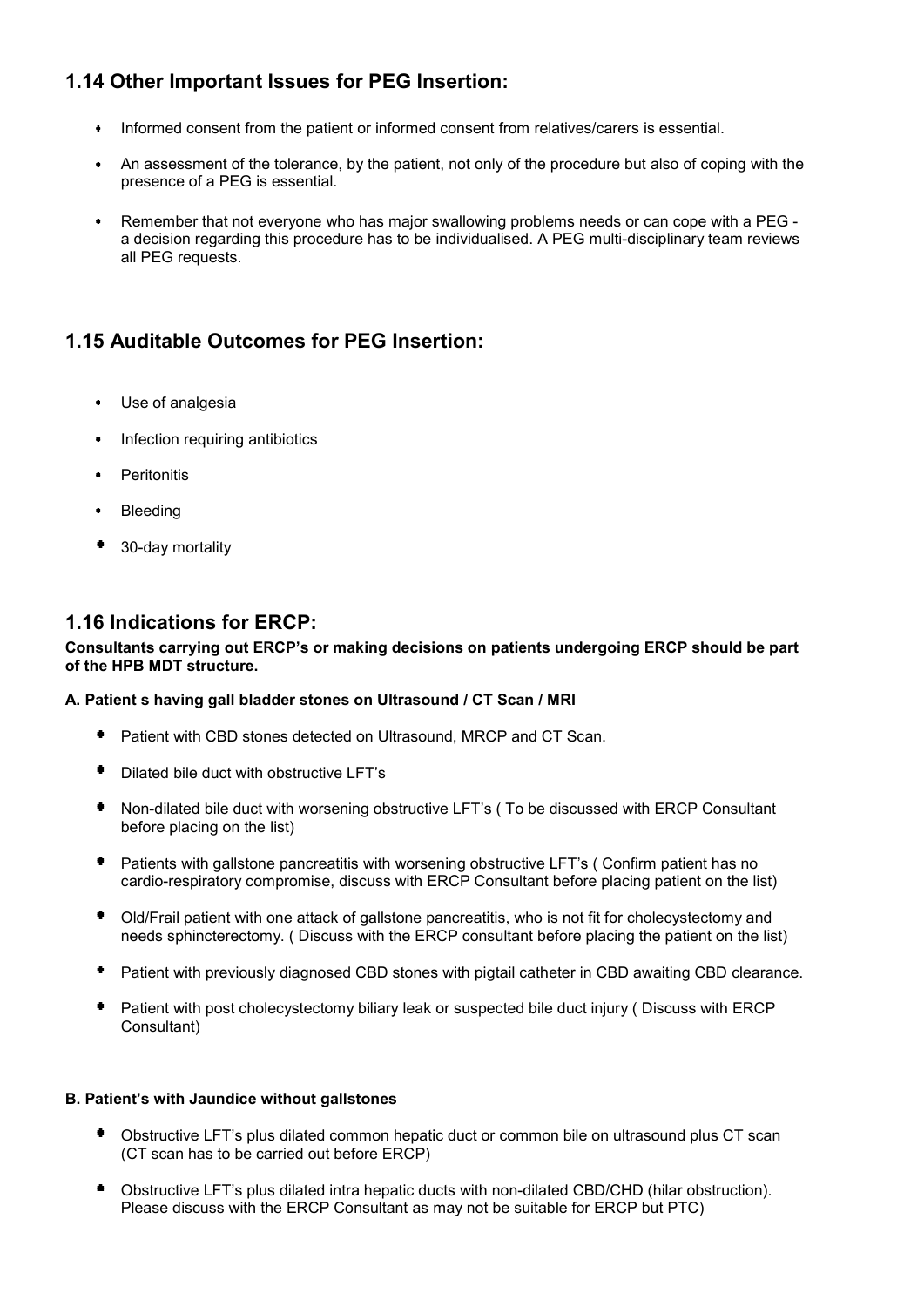- Suspected ampullary neoplasm with jaundice.
- Patients with PSC with main duct strictures needing dilatation or stenting (discuss with ERCP Consultant)

#### C. Non jaundiced patients

- Patient with dilated CBD on CT Scan/MRI suggesting a lesion in distal CBD or stone (discuss with ERCP consultant)
- **P** Patients with choledochal cyst (Discuss with ERCP Consultant)
- $\blacksquare$  . Patients with pancreatic fistula needing stenting
- $\bullet$  . Pancreatic pseudo cyst with pancreatic duct communication (discuss with ERCP Consultant)
- Patients with CBD stricture needing stent replacement or brush cytology
- Patients needing duodenal stent placement

# 1.17 Absolute Contra-Indications for ERCP:

- Hypoxaemia with respiratory distress
- **Cardiogenic or septicaemic shock**
- **Uncontrolled hypertension**
- Patient refusal
- Oro-pharyngeal disease restricting intubation

# 1.18 Relative Contra-Indications for ERCP:

- Non-correctable coagulopathy
- Recent myocardial infarction
- Severe coronary artery disease
- **Active peritonitis**
- (Possible) Zenker's diverticulum pharyngeal pouch
- Outcome unlikely to change management
- Frail patients with significant co-morbidities, ASA score 3 or above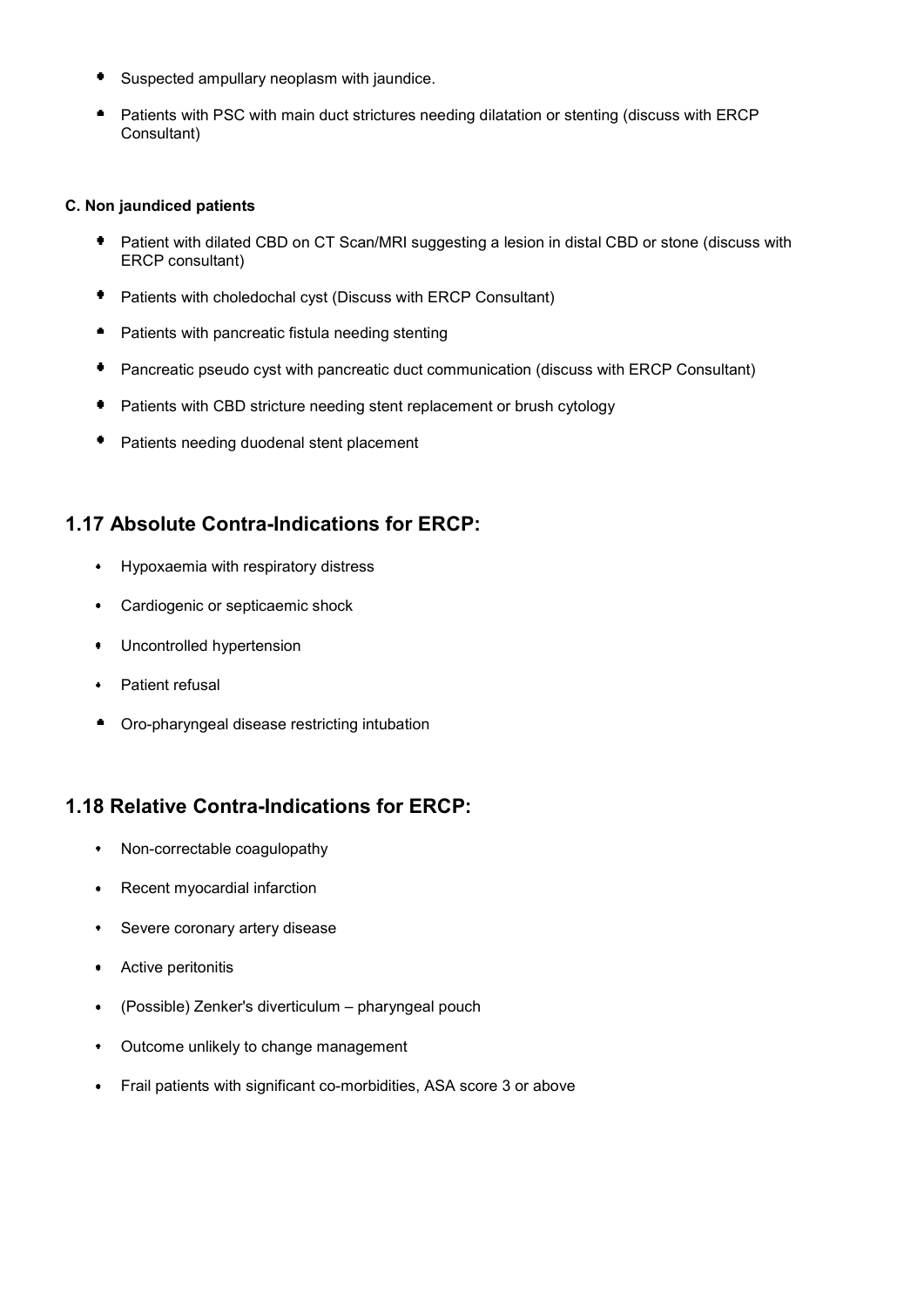# 1.19 Auditable Outcomes for ERCP:

 Success in cannulation of CBD and pancreatic duct as required. (Selective duct canulation is preferred to decrease incidence of complications

- $\bullet$  . Success in stone extraction
- Completion of the intended therapeutic procedure at initial ERCP in at least 80% of cases
- Decompression of obstructed biliary systems within 5 working days of first attempted ERCP
- Success of Needle Knife sphincterotomy in achieving canulation
- Safe sphincterotomy allowing access to CBD
- Complications: pancreatitis, perforation and 30-day mortality
- Sphincterotomy bleeding requiring transfusion < 2%
- **•** Perforation rate <2%
- Clinically symptomatic pancreatitis < 5%
- Mortality <1%
- Continued antibiotic treatment when obstruction unrelieved in 100% of cases
- Number of procedures performed by each operator

#### 1.20 Indications for EUS

#### A. O.G. EUS

- Staging oesophago-gastric cancer
- Assessing depth and respectability of oesophago gastric sub mucosal, lesions/GIST etc.
- Fine Needle Aspiration (FNA) of para-oesophageal / para-gastric lesions or nodes; or left adrenal masses.
- Coeliac plexus block/neurolysis to control pain

#### B. HPB EUS

- Staging pancreatic cancer
- FNA of pancreatic cancer
- Idiopathic Pancreatitis to evaluate gallbladder and common bile duct
- Pancreas cyst for diagnosis + FNA
- Chronic pancreatitis for diagnosis + FNA if necessary
- Psuedocyst drainage of pancreas
- Evaluate pancreatic duct for divisum/IPMN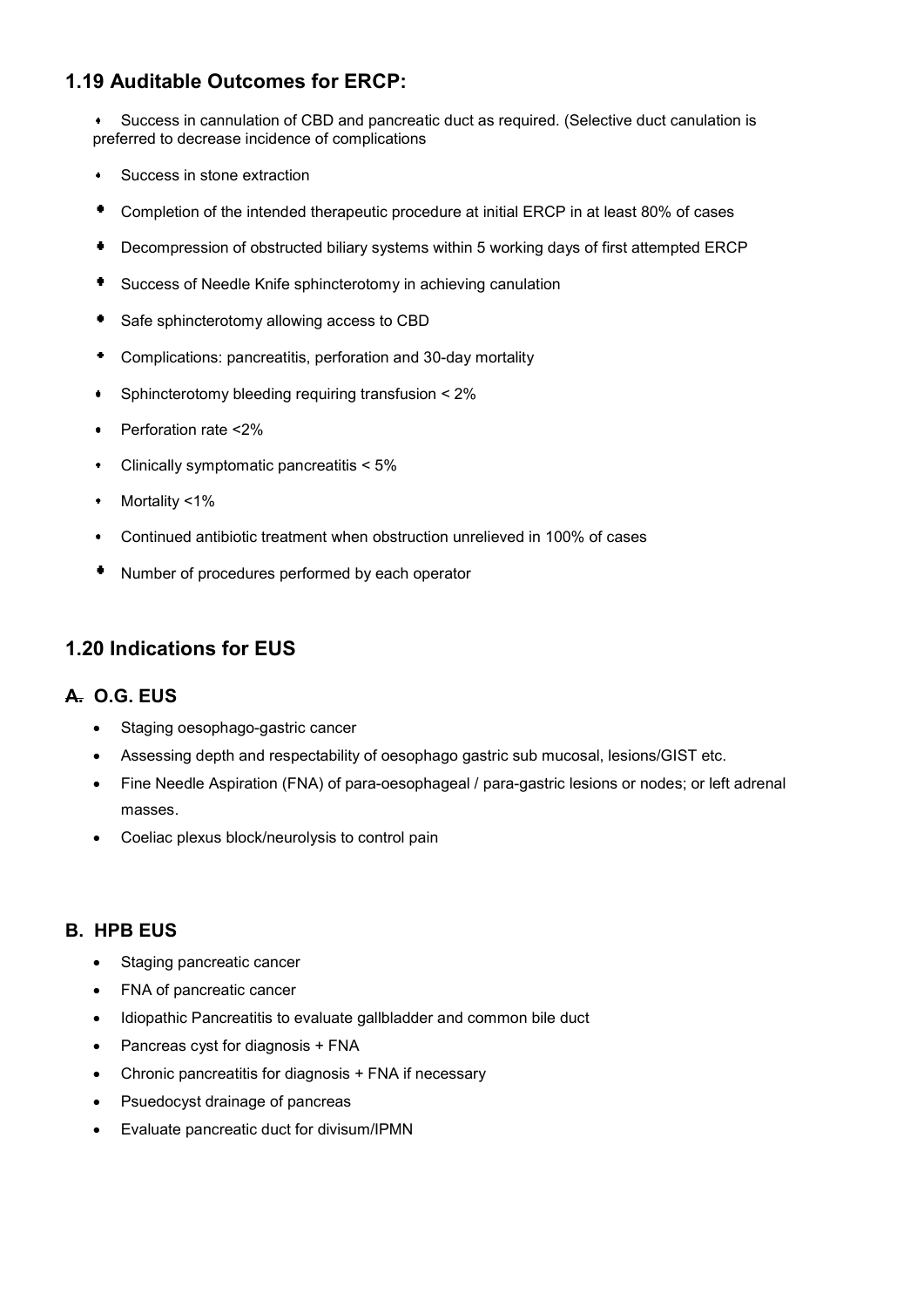# 1.21 Indications for Flexible Sigmoidoscopy:

 Evaluation of suspected distal colonic disease when there is no indication for colonoscopy, including unexplained BRIGHT RED rectal bleeding

- Evaluation of the colon in conjunction with a barium enema in patients unsuitable for colonoscopy
- Abnormal findings on rectal examination (palpable mass, lesion, polyp)
- Rectal pain or proctitis
- Suspected foreign body
- Evaluation for anastomotic recurrence in recto sigmoid carcinoma
- Reduction of sigmoid volvulus

#### 1.22 Absolute Contra-Indications for Flexible Sigmoidoscopy:

- Severe acute diverticulitis
- Acute severe colitis
- **Patient refusal**

# 1.23 Relative Contra-Indications for Flexible Sigmoidoscopy:

- Acute inflammatory bowel disease
- Suspected ischaemic bowel necrosis
- Toxic megacolon
- Recent colonic surgery
- Pelvic adhesions
- Coagulation disorders
- Inadequate bowel preparation

# 1.24 Auditable Outcomes for Flexible Sigmoidoscopy:

- Extent of scope e.g. splenic flexure
- Polyp detection rate
- Patient comfort
- **Quality of bowel preparation**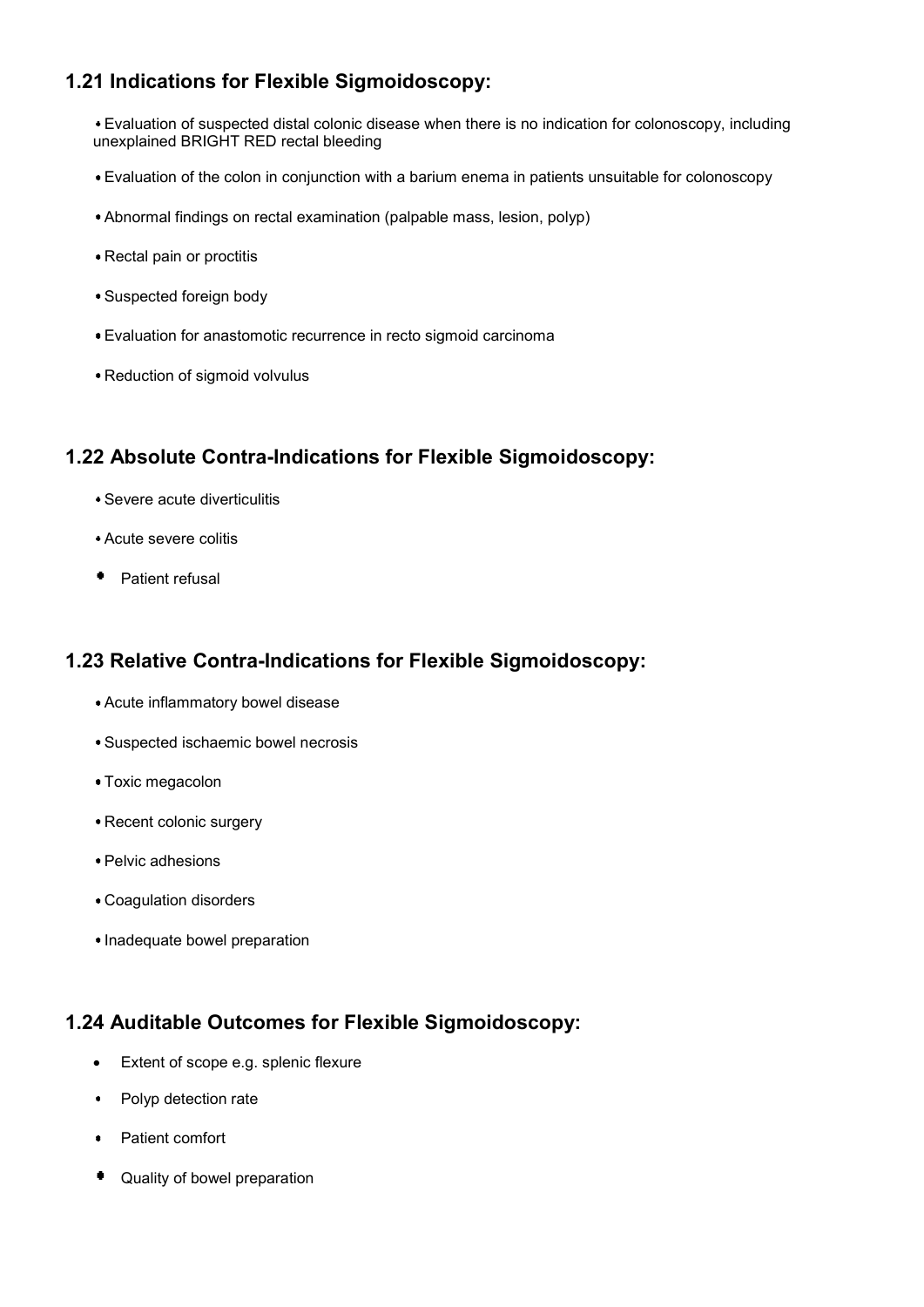# 1.25 Indications for Colonoscopy:

#### N. B. This procedure should only be booked by Consultant Gastroenterologist or Colorectal Surgeon

- Unexplained iron deficiency anaemia showing low MCV, ferritin or low plasma iron
- Evaluation of potentially significant barium enema abnormalities, including ulceration, filling defects, and strictures
- Change in bowel habit for more than six weeks in patients over 45 years
- Chronic inflammatory bowel disease of the colon/terminal ileum if more precise diagnosis or determination of the extent/activity of disease will influence immediate management
- Clinically significant chronic diarrhoea of unexplained origin or unexplained change in bowel habit
- Assess activity or extent of known or suspected inflammatory bowel disease
- Surveillance for cancer, polyps or inflammatory bowel disease according to ACPGB or BSG guidelines (See Colonic surveillance protocol)
- Evaluation of unexplained gastrointestinal bleeding
	- Rectal bleeding in absence of a convincing anorectal source
	- Malaena after an upper GI source has been excluded
	- **Presence of faecal occult blood**
	- Rectal bleeding (associated with change in bowel habit)
- Discretionary follow-up of colonic lesions of unknown significance, noted on previous examination

#### 1.26 Indications for Therapeutic Colonoscopy:

- Bleeding from lesions such as vascular malformation, ulceration, neoplasia, polypectomy site
- Foreign body removal
- Excision of colonic polyp
- Decompression of acute non toxic mega colon or sigmoid volvulus
- Balloon dilatation of stenotic lesion (e.g. anastomotic strictures)

#### 1.22 The following are NOT Indications for Colonoscopy:

- Chronic, stable, irritable bowel syndrome or chronic abdominal pain; there are unusual exceptions in which colonoscopy may be performed once to exclude organic disease, especially if symptoms are unresponsive to therapy
- Acute, self-limiting diarrhoea
- Melaena with a clearly demonstrable upper GI source (e.g., duodenal ulcer)
- Haematochezia with a clearly demonstrable anorectal source on proctosigmoidoscopy (e.g., anal fissure)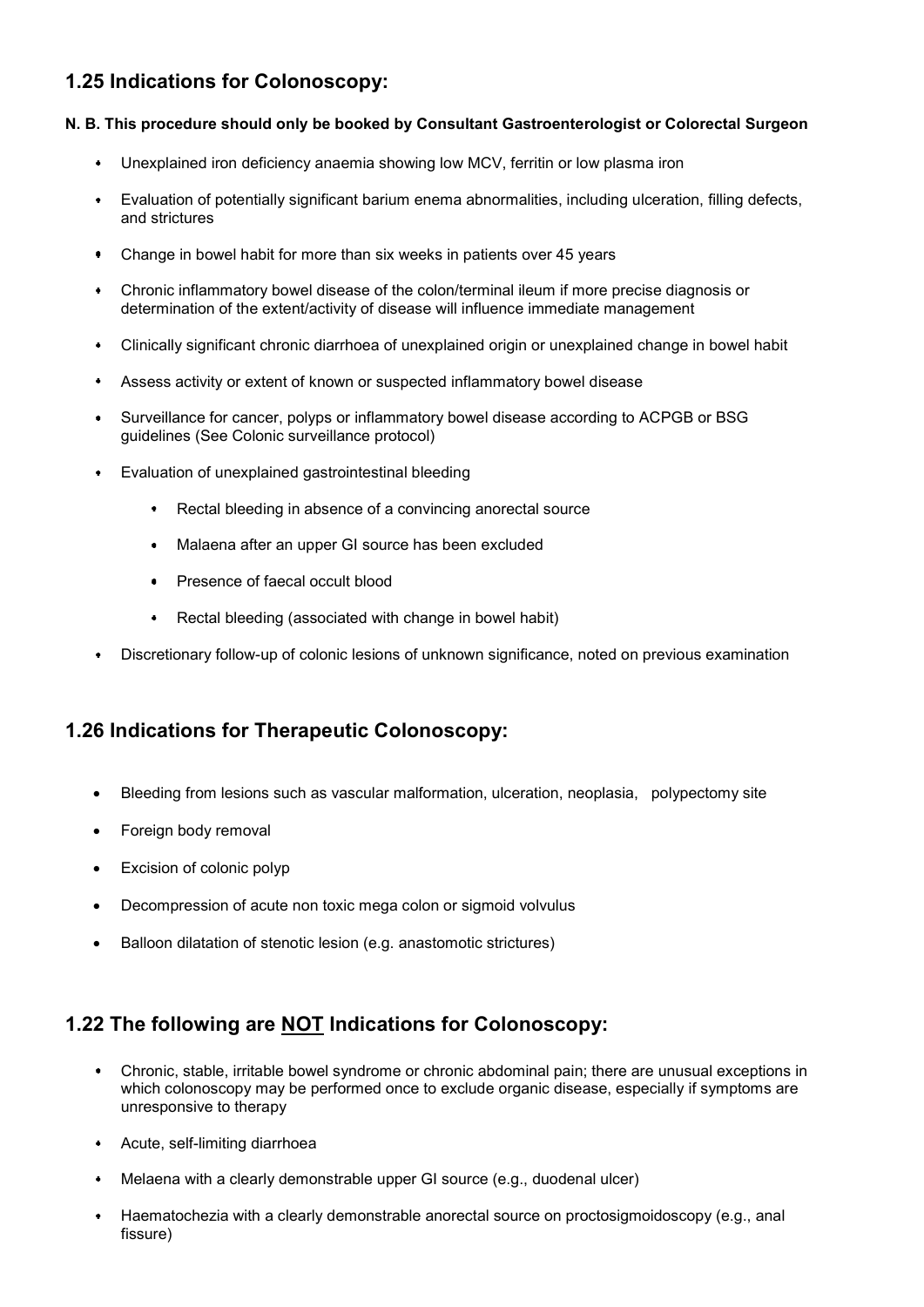- Routine surveillance of patients with non-neoplastic polyps (hyperplastic polyps) or healed, nonmalignant disease
- Metastatic adenocarcinoma of unknown primary site, in the absence of colonic signs or symptoms, when it will not influence subsequent management
- Routine follow up of inflammatory bowel disease (except for cancer surveillance in chronic ulcerative colitis)

#### 1.23 Absolute Contra-Indications for Colonoscopy:

- Colonic obstruction
- Acute severe colitis
- Severe coagulopathy
- Severe acute diverticulitis
- Acute or recent myocardial infarction, severe cardio-respiratory disease
- Patient refusal
- Large abdominal aneurysm

#### 1.24 Relative Contra-Indications for Colonoscopy:

- Uncontrolled lower GI bleeding
- Recent colon surgery
- Multiple abdominal and pelvic surgeries in the past, with adhesions
- Severe chronic obstructive pulmonary disease (COPD) or arteriosclerotic heart disease (ASHD)
- Pregnancy
- Rectal bleeding alone in patients over 45 years consider flexible sigmoidoscopy
- Family history of bowel cancer not meeting guidelines
- **Patients with known benign strictures**
- Patients who have had failed colonoscopy by expert colonoscopist
- Age over 75 years consider CT scan / colonography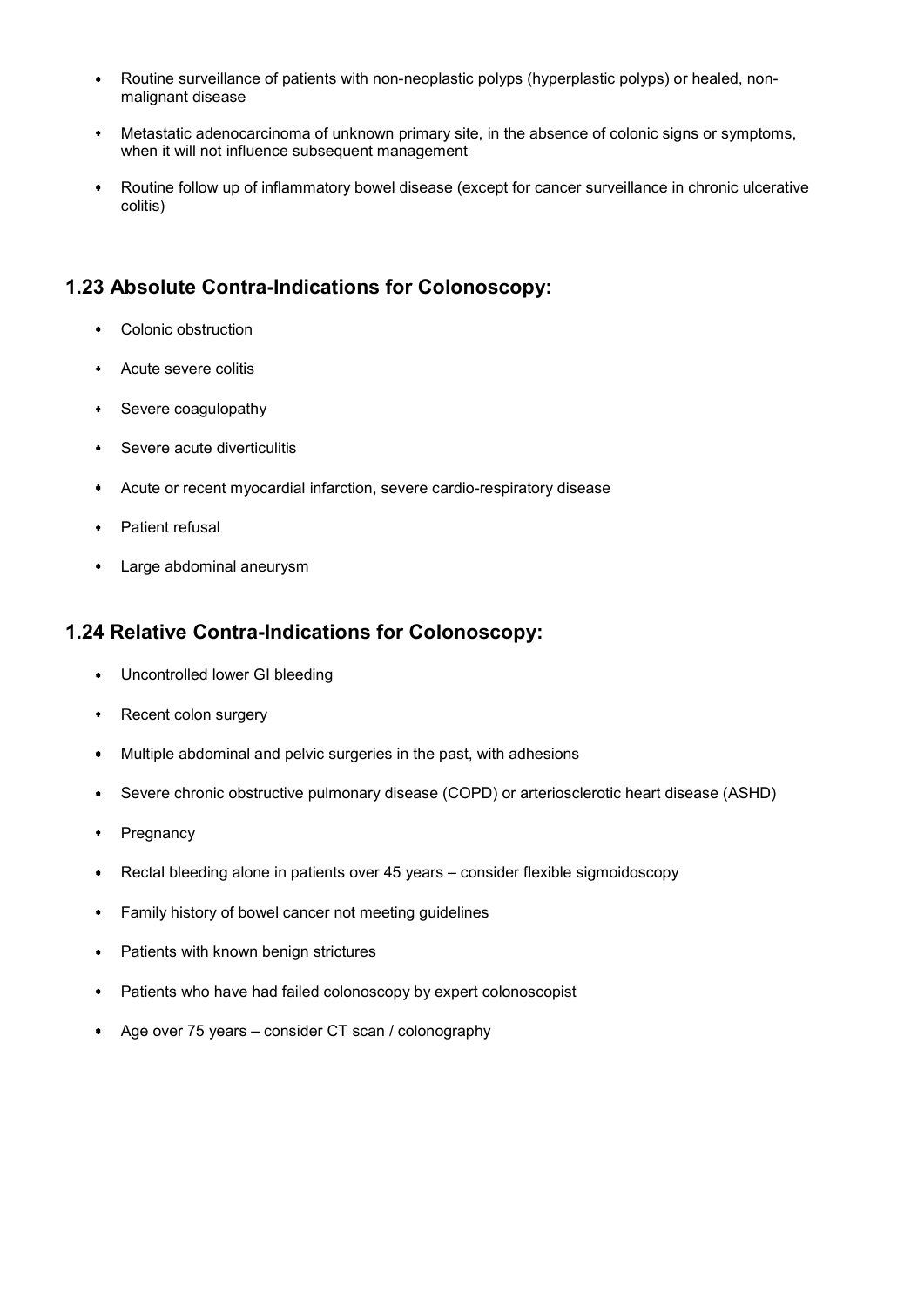# 1.25 Auditable Outcomes for Colonoscopy:

- Number of procedures per colonoscopist
- Analgesia and sedation levels
- Patient comfort
- Colonoscopy perforation rates <1:1000
- Post polypectomy bleeding requiring transfusion <1:100 (for >1cm polyps)
- Post polypectomy perforation rate <1:500
- Flexible sigmoidoscopy perforation rate < 1:5000
- > 90% adjusted completion rate (with photographic evidence of IC valve)
- Adenoma detection rate >10% for colonoscopy and flexible sigmoidoscopy
- Polyp recovery >90%
- Tattooing of suspected malignant polyps (100%)
- **Tattooing of tumours if small, or if position not clear (100%)**
- Good quality bowel prep > 90%
- Diagnostic colorectal biopsies for persistent diarrhoea (100%)

#### 1.26 Indications for Argon Plasma Coagulation (APC):

- Angiodysplasia
- Radiation proctitis
- Destruction of small/medium sessile polyps
- Palliation of symptoms in advanced carcinoma

#### 1.27 Absolute Contraindications for Argon Plasma Coagulation (APC):

- Resectable Cancers
- Resectable polyps
- Diverticular Disease

# 1.28 Auditable Outcomes for Argon Plasma Coagulation (APC):

- Follow-up endoscopic appearances
- Symptom relief
- Assessment of possible primary sclerosing cholangitis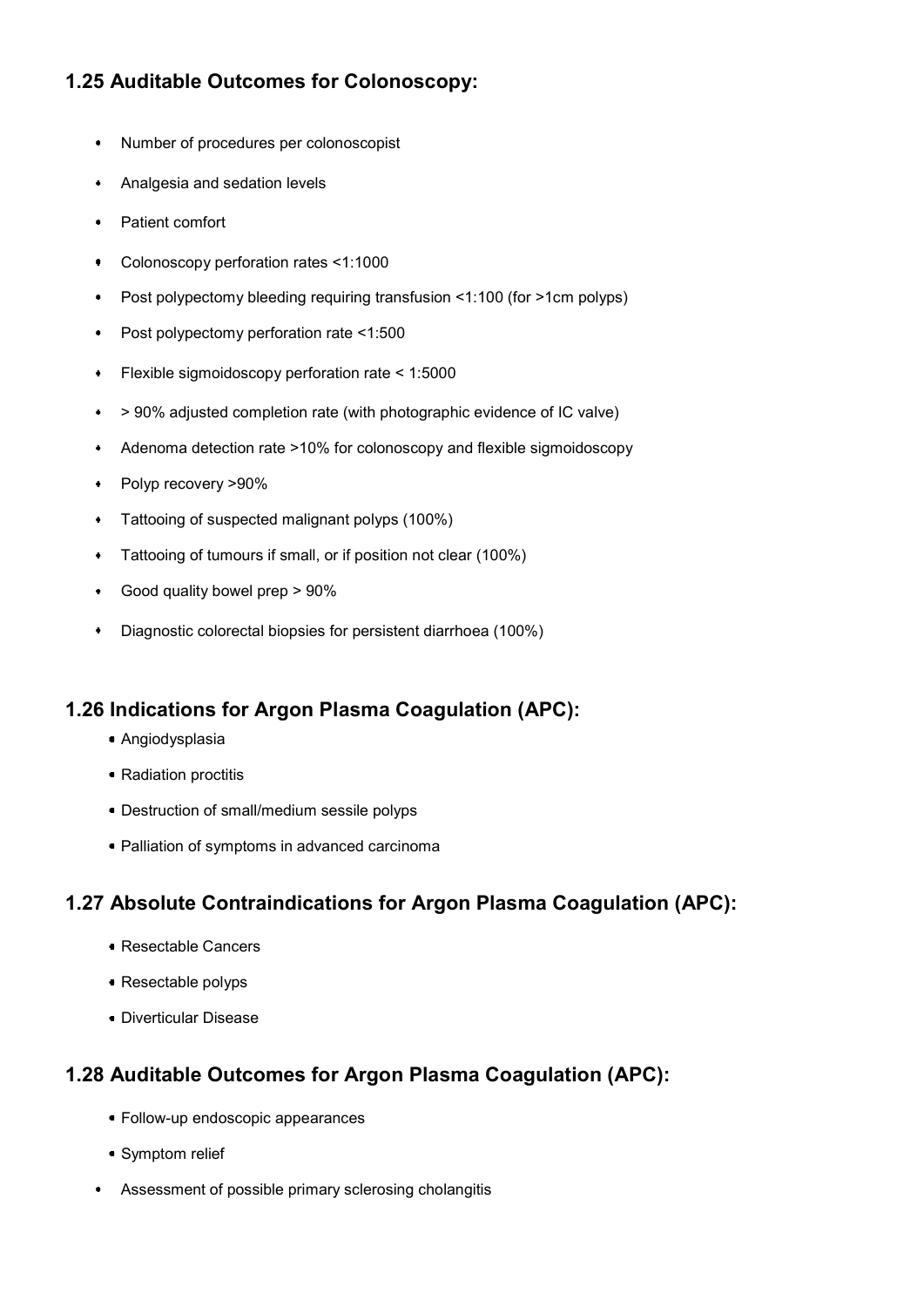# 2 Guidelines for Surveillance Colonoscopy

# 2.1 Surveillance following curative resection of colorectal cancer

Provided a total colonoscopy has been performed preoperatively and all polyps removed, colonoscopy should be carried out at 3 years post resection. Further follow up at 5 yearly intervals until age 70

# 2.2 Surveillance for Adenomatous polyps as per BSG guidelines below